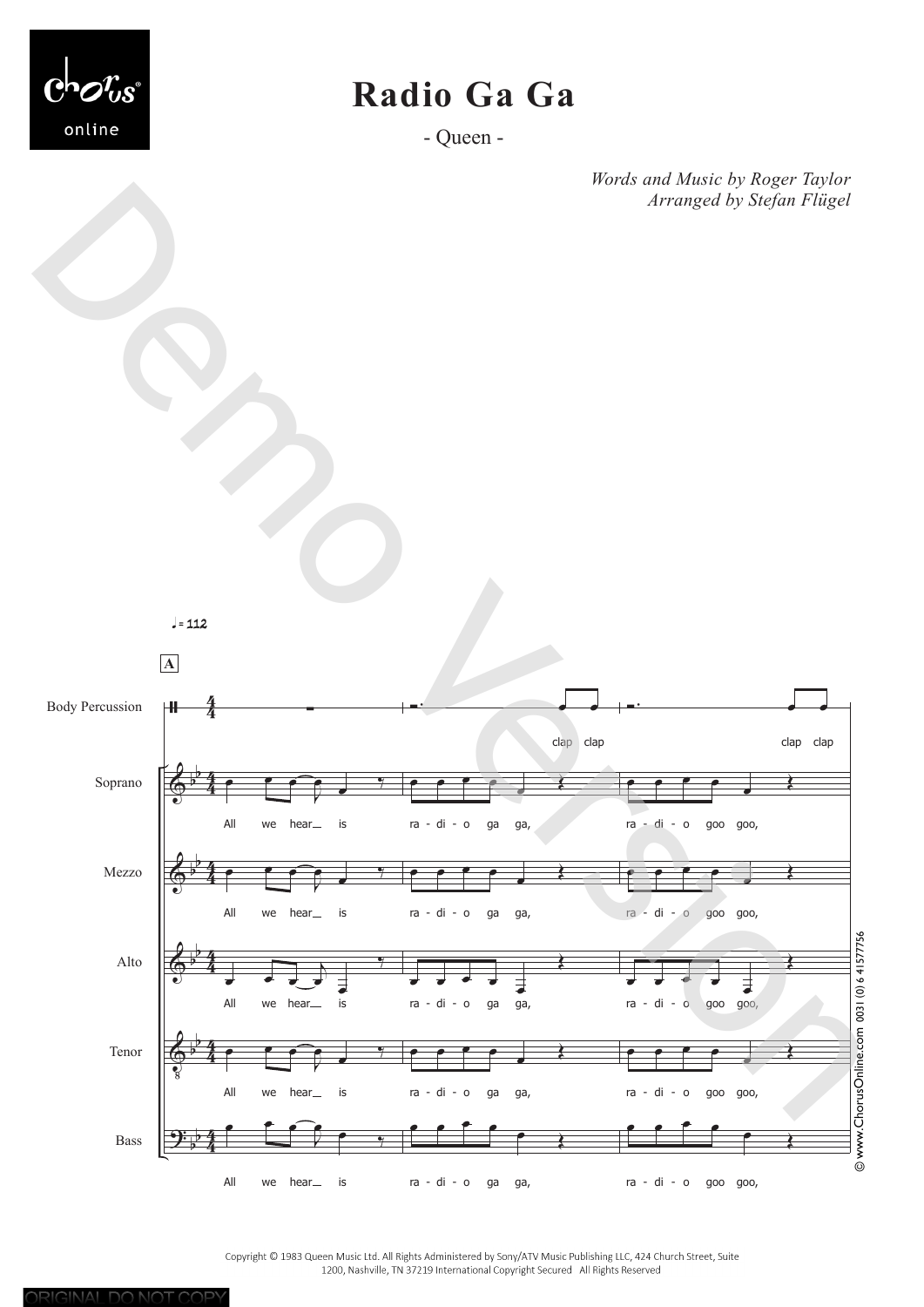Radio Ga Ga 3 SMATB + percussion

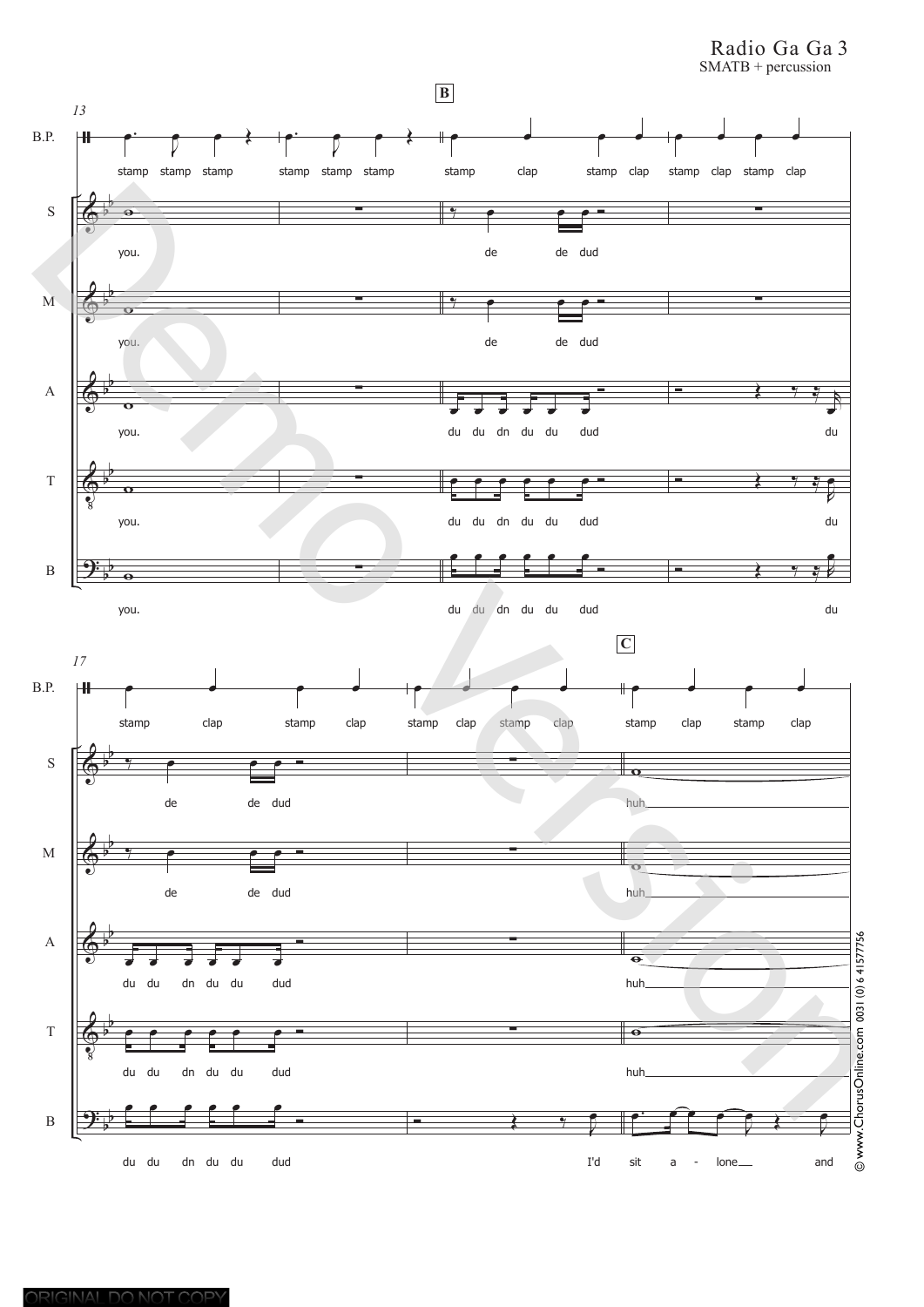Radio Ga Ga 5 SMATB + percussion

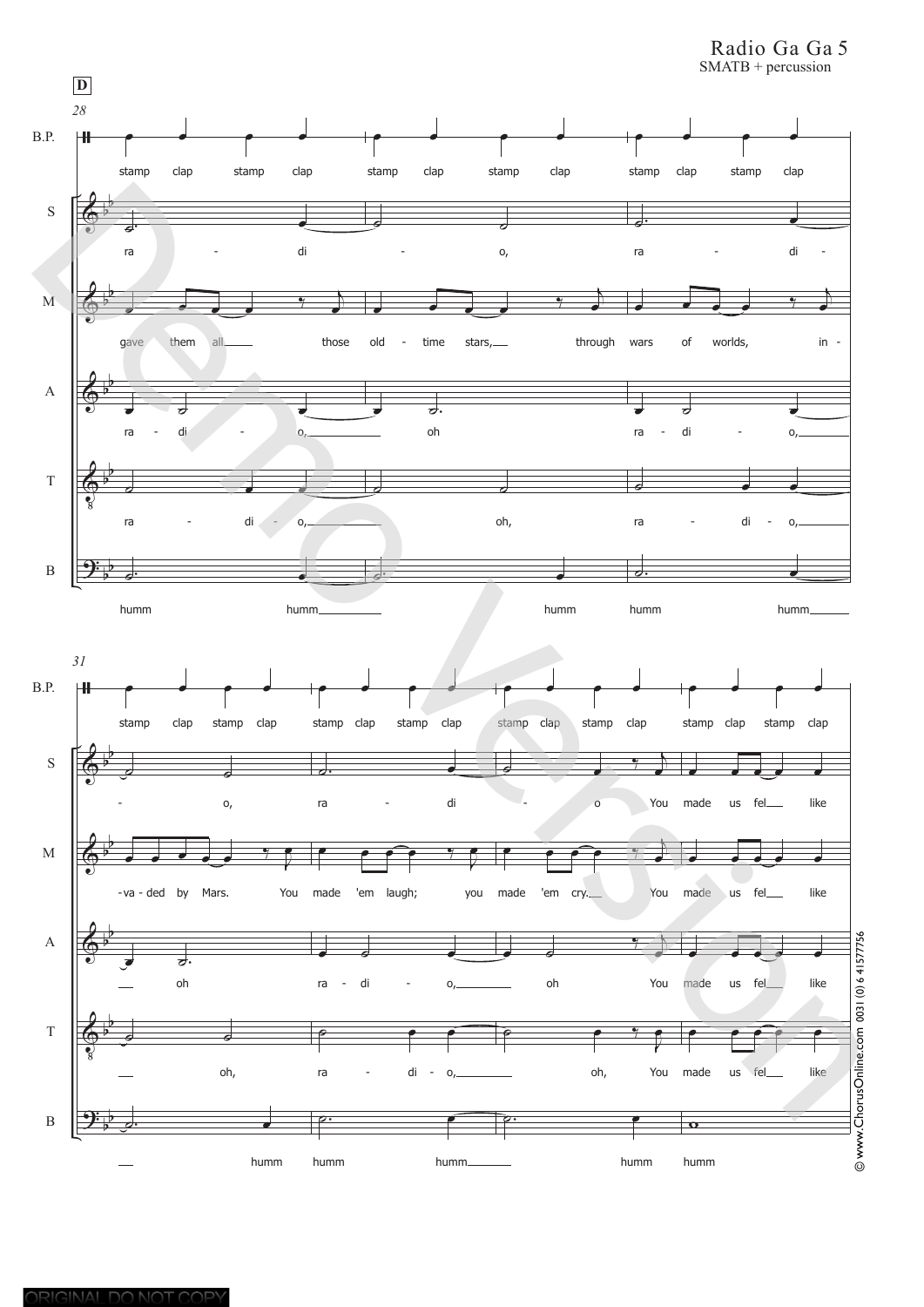Radio Ga Ga 7 SMATB + percussion

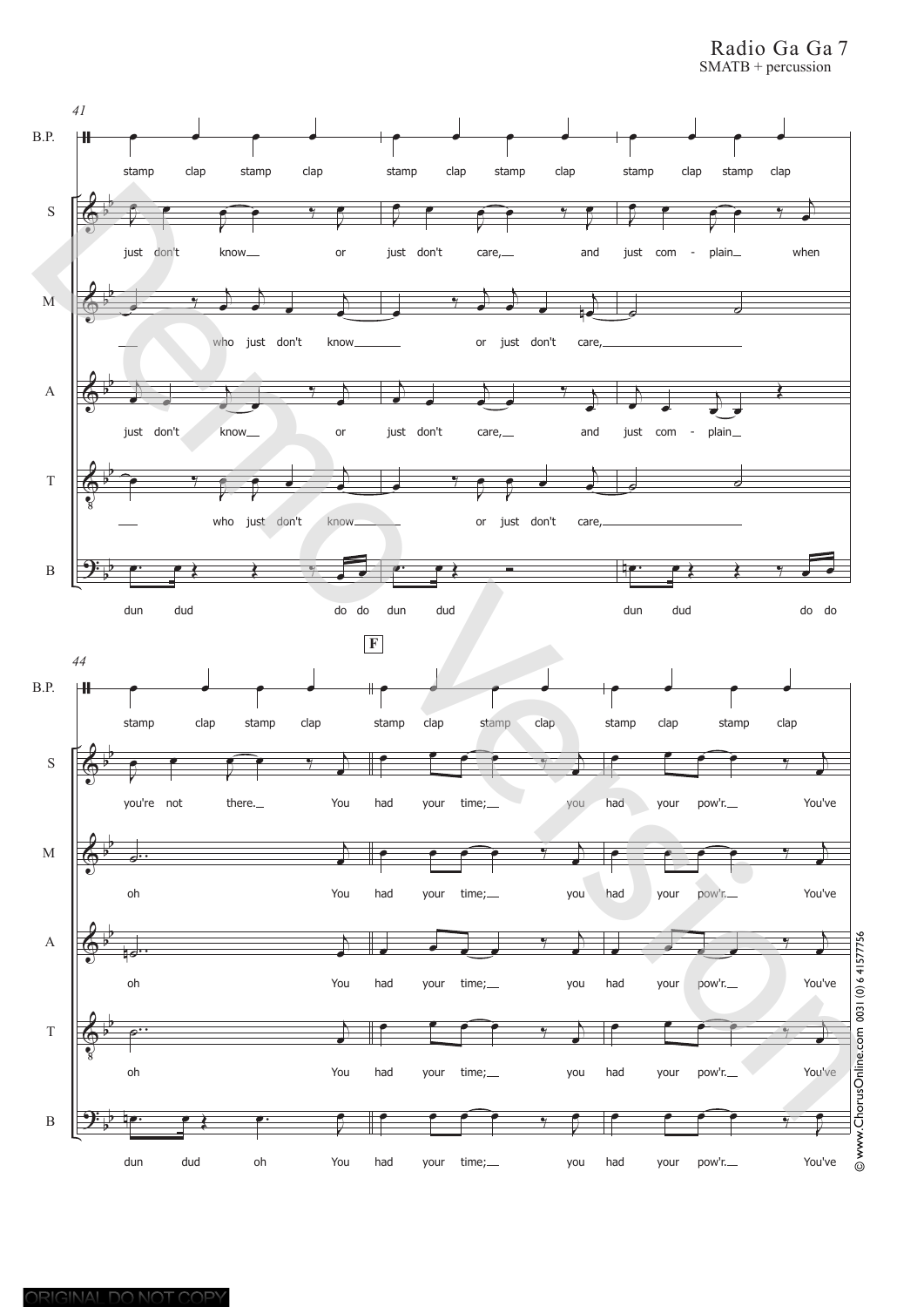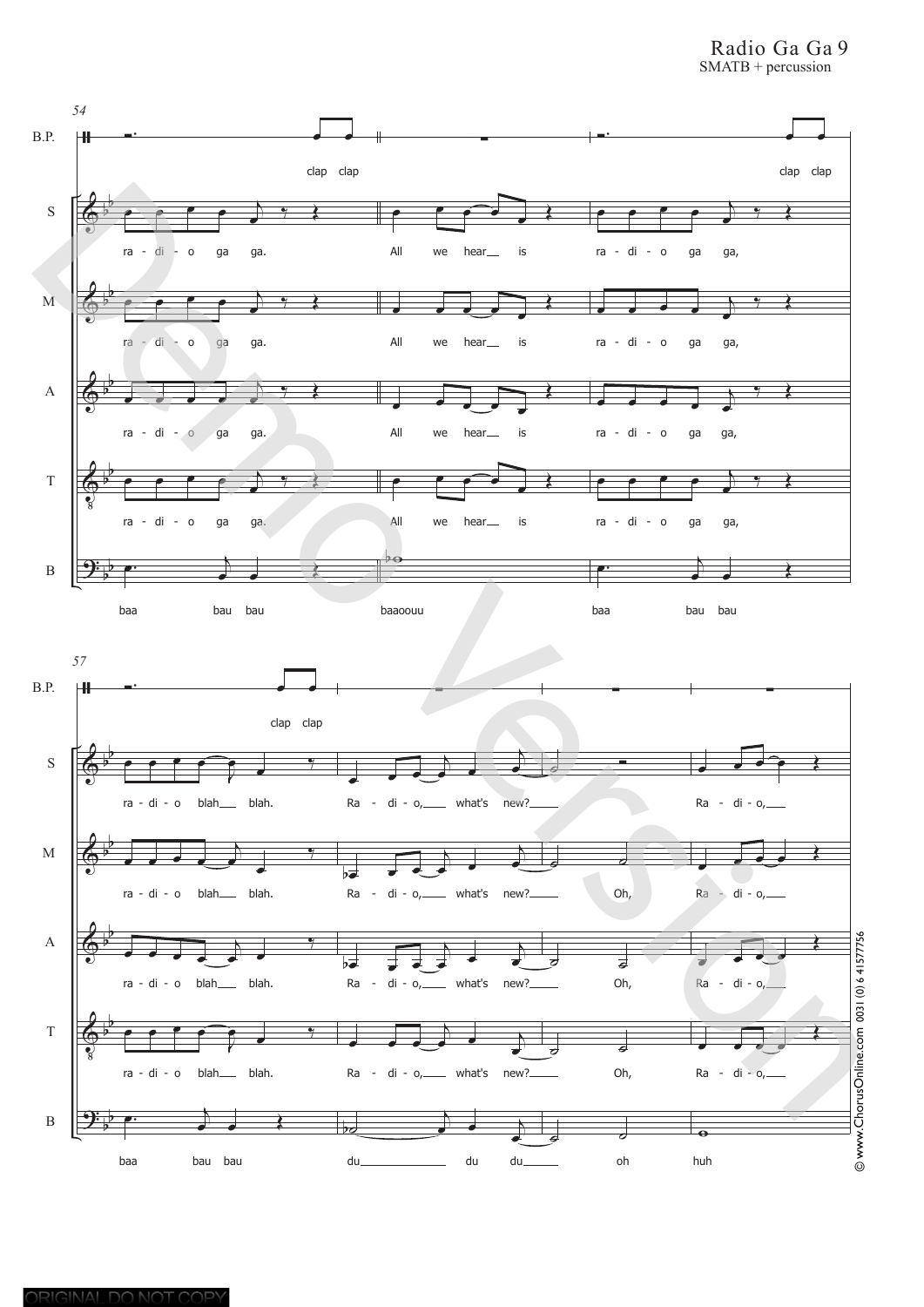Radio Ga Ga 11

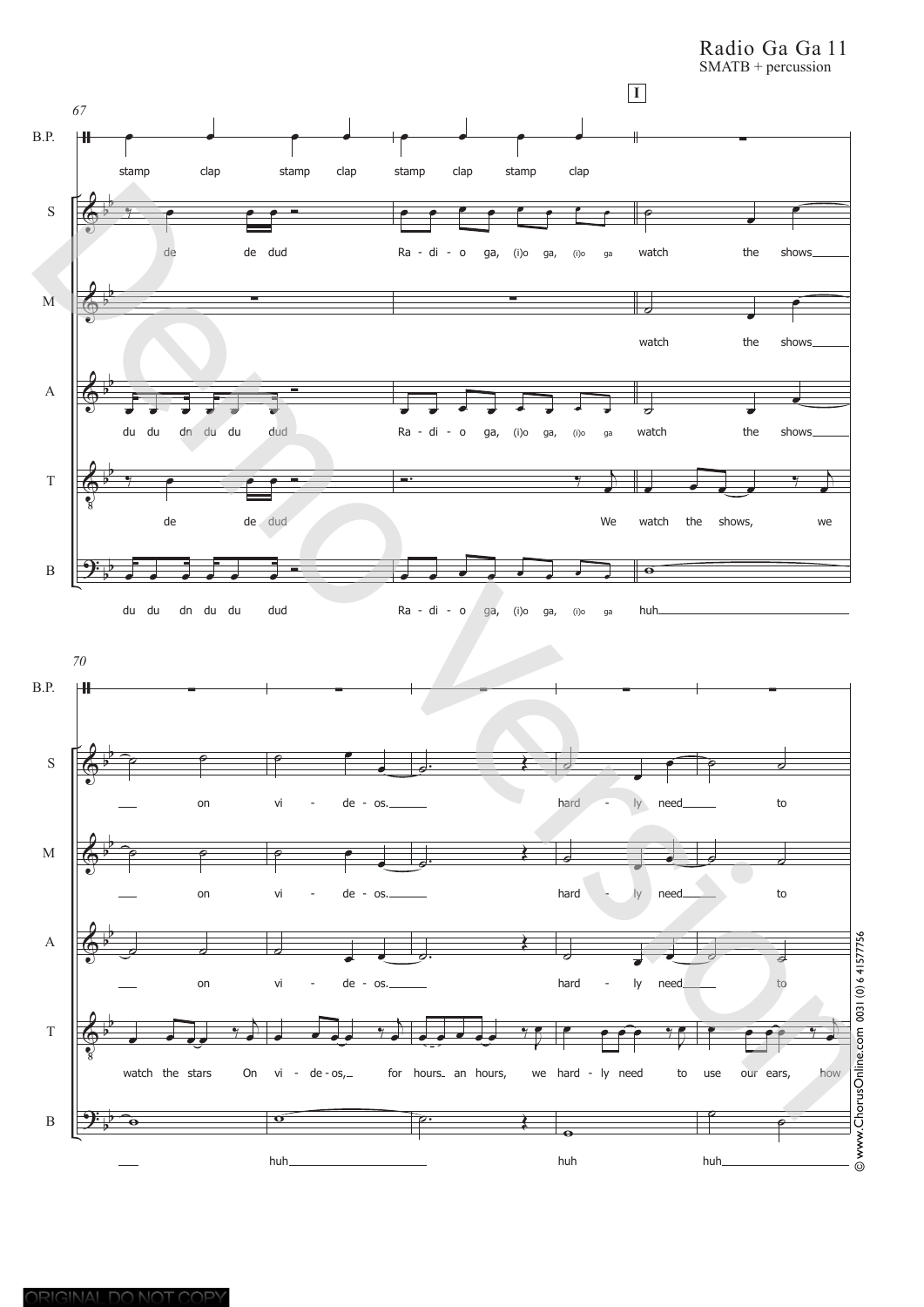Radio Ga Ga 13 SMATB + percussion